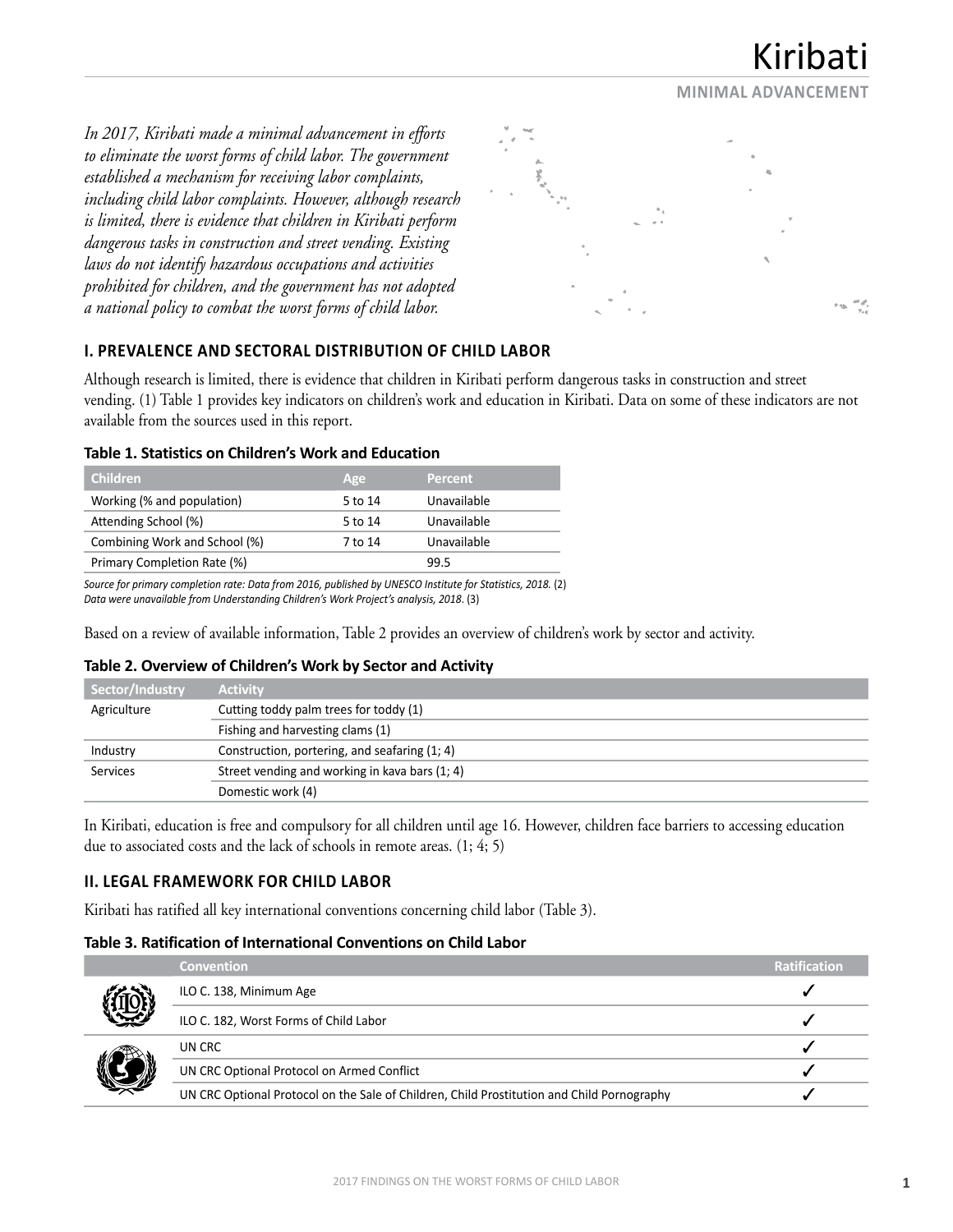**MINIMAL ADVANCEMENT**

## **Table 3. Ratification of International Conventions on Child Labor (cont)**

|   | <b>Convention</b>                          | <b>Ratification</b> |  |
|---|--------------------------------------------|---------------------|--|
| ⋙ | Palermo Protocol on Trafficking in Persons |                     |  |

The government has established laws and regulations related to child labor (Table 4). However, gaps exist in Kiribati's legal framework to adequately protect children from the worst forms of child labor, including identification of hazardous occupations or activities prohibited for children and the prohibition of child trafficking.

| <b>Standard</b>                                                                     | <b>Meets International</b><br><b>Standards: Yes/No</b> | Age | <b>Legislation</b>                                                                                                                                                                       |
|-------------------------------------------------------------------------------------|--------------------------------------------------------|-----|------------------------------------------------------------------------------------------------------------------------------------------------------------------------------------------|
| Minimum Age for Work                                                                | Yes                                                    | 14  | Section 115 of the Employment and Industrial Relations Code (6)                                                                                                                          |
| Minimum Age for Hazardous Work                                                      | Yes                                                    | 18  | Section 117 of the Employment and Industrial Relations Code (6)                                                                                                                          |
| Identification of Hazardous<br>Occupations or Activities Prohibited<br>for Children | N <sub>0</sub>                                         |     |                                                                                                                                                                                          |
| Prohibition of Forced Labor                                                         | Yes                                                    |     | Sections 244 and 249 of the Penal Code; Sections 118(1)(a, c, d) and<br>122 of the Employment and Industrial Relations Code; Section 6(1-3)<br>of the Constitution of Kiribati (6; 7; 8) |
| Prohibition of Child Trafficking                                                    | No                                                     |     | Section 43 of the Measures to Combat Terrorism and Transnational<br>Organized Crime Act; Section 118(1)(b) of the Employment and<br>Industrial Relations Code (6; 9)                     |
| Prohibition of Commercial Sexual<br><b>Exploitation of Children</b>                 | Yes                                                    |     | Sections 136 and 141-142 of the Penal Code; Sections 118(1)(f) and<br>$118(1)(g)$ of the Employment and Industrial Relations Code (6; 7)                                                 |
| Prohibition of Using Children in Illicit<br>Activities                              | Yes                                                    |     | Section 142 of the Penal Code; Sections 118(1)(h) and 118(1)(i) of the<br>Employment and Industrial Relations Code (6; 7)                                                                |
| Prohibition of Military Recruitment                                                 |                                                        |     |                                                                                                                                                                                          |
| <b>State Compulsory</b>                                                             | N/A†                                                   |     |                                                                                                                                                                                          |
| State Voluntary                                                                     | $N/A+$                                                 |     |                                                                                                                                                                                          |
| Non-state                                                                           | Yes                                                    | 18  | Sections 118(1)(e) of the Employment and Industrial Relations<br>Code(6)                                                                                                                 |
| <b>Compulsory Education Age</b>                                                     | Yes                                                    | 16  | Section 7 of the Education Act (10)                                                                                                                                                      |
| Free Public Education                                                               | Yes                                                    |     | Section 11 of the Education Act (10)                                                                                                                                                     |

### **Table 4. Laws and Regulations on Child Labor**

† No standing military (11)

Kiribati has not identified by national law or regulations the types of hazardous work prohibited for children. Under article 116 of the Employment and Industrial Relations Code, the laws do not specify the activities and hours of work per week that are acceptable for children engaged in light work, or the conditions under which light work can be undertaken. (6) Kiribati's laws prohibiting child trafficking are insufficient because they do not specifically prohibit trafficking children domestically. (6; 9)

## **III. ENFORCEMENT OF LAWS ON CHILD LABOR**

The government has established institutional mechanisms for the enforcement of laws and regulations on child labor (Table 5). However, gaps exist within the operations of the Ministry of Labor and Human Resources Development (MLHRD) that may hinder adequate enforcement of their child labor laws.

| Table 5. Agencies Responsible for Child Labor Law Enforcement |  |  |  |  |
|---------------------------------------------------------------|--|--|--|--|
|---------------------------------------------------------------|--|--|--|--|

| <b>Organization/Agency</b>                           | <b>Role</b>                                                                                                                                                                                                       |
|------------------------------------------------------|-------------------------------------------------------------------------------------------------------------------------------------------------------------------------------------------------------------------|
| Ministry of Labor and Human<br>Resources Development | Enforce labor laws, including those related to child labor. (12)                                                                                                                                                  |
| Kiribati Police Force                                | Enforce criminal laws related to the worst forms of child labor. Investigate cases of human trafficking and<br>sexual exploitation of children through a special Domestic Violence and Sexual Offenses Unit. (13) |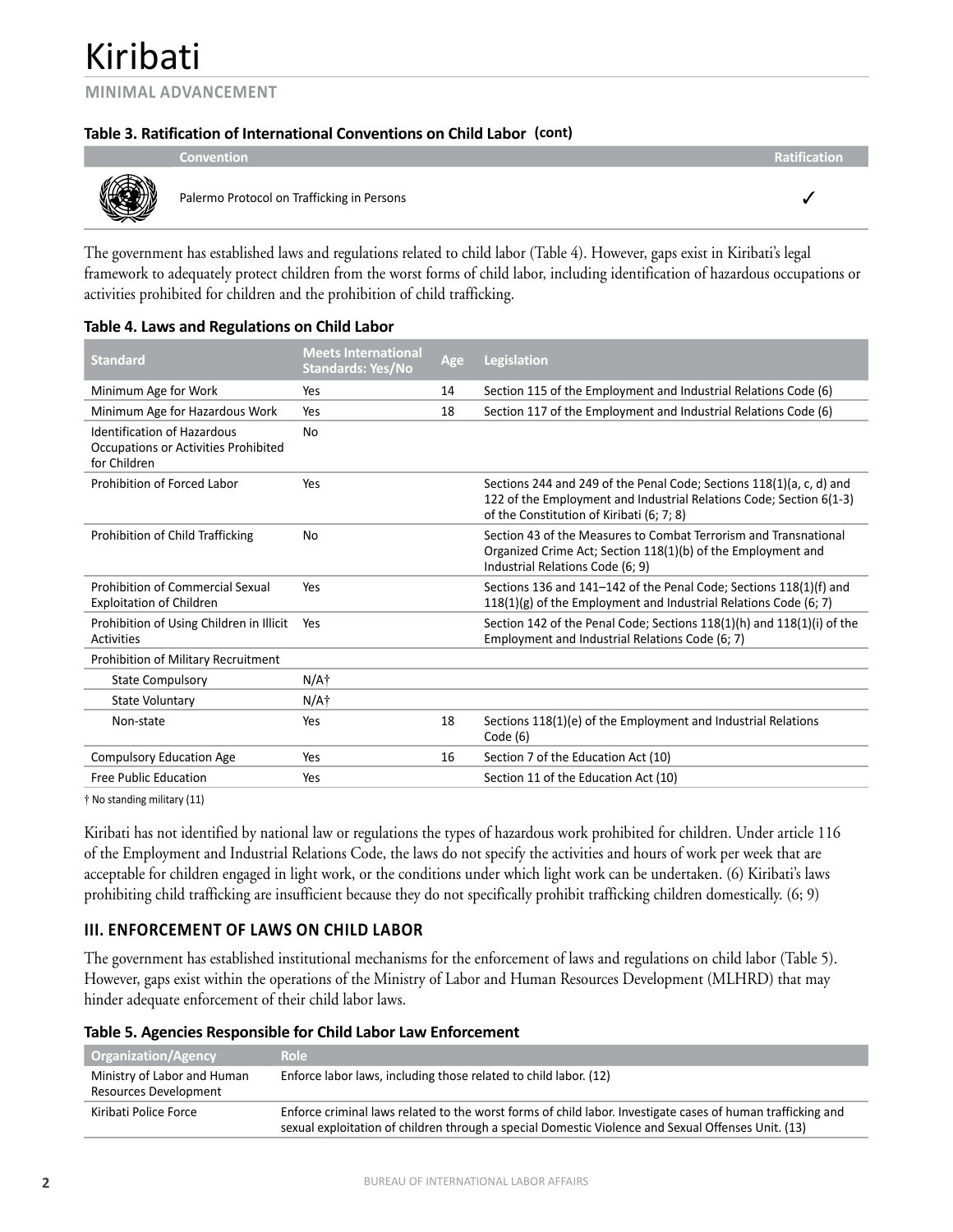## **Table 5. Agencies Responsible for Child Labor Law Enforcement (cont)**

| <b>Organization/Agency</b>                                                          | Role                                                                                                                               |
|-------------------------------------------------------------------------------------|------------------------------------------------------------------------------------------------------------------------------------|
| Child Protection Officer, Ministry<br>of Women, Youth and Social<br>Affairs (MWYSA) | Remove children from harmful situations, including as a result of sexual exploitation and harsh or<br>exploitative labor. (12; 14) |

### *Labor Law Enforcement*

In 2017, labor law enforcement agencies in Kiribati took actions to combat child labor (Table 6). However, gaps exist within the operations of the MLHRD that may hinder adequate labor law enforcement, including labor inspector training.

### **Table 6. Labor Law Enforcement Efforts Related to Child Labor**

| <b>Overview of Labor Law Enforcement</b>                                           | 2016         | 2017        |
|------------------------------------------------------------------------------------|--------------|-------------|
| Labor Inspectorate Funding                                                         | Unknown (15) | \$5,360(16) |
| Number of Labor Inspectors                                                         | 7(12)        | 8(16)       |
| Inspectorate Authorized to Assess Penalties                                        | Unknown (15) | Yes (16)    |
| Training for Labor Inspectors                                                      |              |             |
| Initial Training for New Employees                                                 | Unknown (15) | No (16)     |
| Training on New Laws Related to Child Labor                                        | Yes (17)     | N/A (16)    |
| Refresher Courses Provided                                                         | Yes (15)     | No (16)     |
| Number of Labor Inspections Conducted                                              | Unknown (15) | 144 (16)    |
| Number Conducted at Worksites                                                      | Unknown (15) | 144 (16)    |
| Number of Child Labor Violations Found                                             | Unknown (15) | 0(16)       |
| Number of Child Labor Violations for Which Penalties were Imposed                  | Unknown (15) | 0(16)       |
| Number of Child Labor Penalties Imposed that were Collected                        | Unknown (15) | 0(16)       |
| Routine Inspections Conducted                                                      | Unknown (15) | Yes (16)    |
| Routine Inspections Targeted                                                       | Unknown (15) | No (16)     |
| Unannounced Inspections Permitted                                                  | Unknown (15) | Yes (16)    |
| Unannounced Inspections Conducted                                                  | Unknown (15) | Yes (16)    |
| <b>Complaint Mechanism Exists</b>                                                  | No (12)      | Yes (16)    |
| Reciprocal Referral Mechanism Exists Between Labor Authorities and Social Services | Unknown (15) | Yes (16)    |

In 2017, the MLHRD established a mechanism for labor complaints, including child labor complaints. The MLHRD increased the funding of the Labor Inspectorate to cover transportation costs, awareness promotion, uniforms, and safety equipment. (16) The MLHRD has eight labor inspectors, seven of whom are based in the capital city, Tarawa, and one based on Kiritimati Island.

### *Criminal Law Enforcement*

Research did not find information on whether criminal law enforcement agencies in Kiribati took actions to combat child labor (Table 7).

### **Table 7. Criminal Law Enforcement Efforts Related to Child Labor**

| <b>Overview of Criminal Law Enforcement</b>                                           | 2016         | 2017         |
|---------------------------------------------------------------------------------------|--------------|--------------|
| Training for Investigators                                                            |              |              |
| Initial Training for New Employees                                                    | Unknown (15) | Unknown (16) |
| Training on New Laws Related to the Worst Forms of Child Labor                        | Unknown (15) | Unknown (16) |
| Refresher Courses Provided                                                            | Unknown (15) | Unknown (16) |
| Number of Investigations                                                              | Unknown (15) | Unknown (16) |
| Number of Violations Found                                                            | Unknown (15) | Unknown (16) |
| Number of Prosecutions Initiated                                                      | Unknown (15) | Unknown (16) |
| Number of Convictions                                                                 | Unknown (15) | Unknown (16) |
| Reciprocal Referral Mechanism Exists Between Criminal Authorities and Social Services | Yes (15)     | Yes (16)     |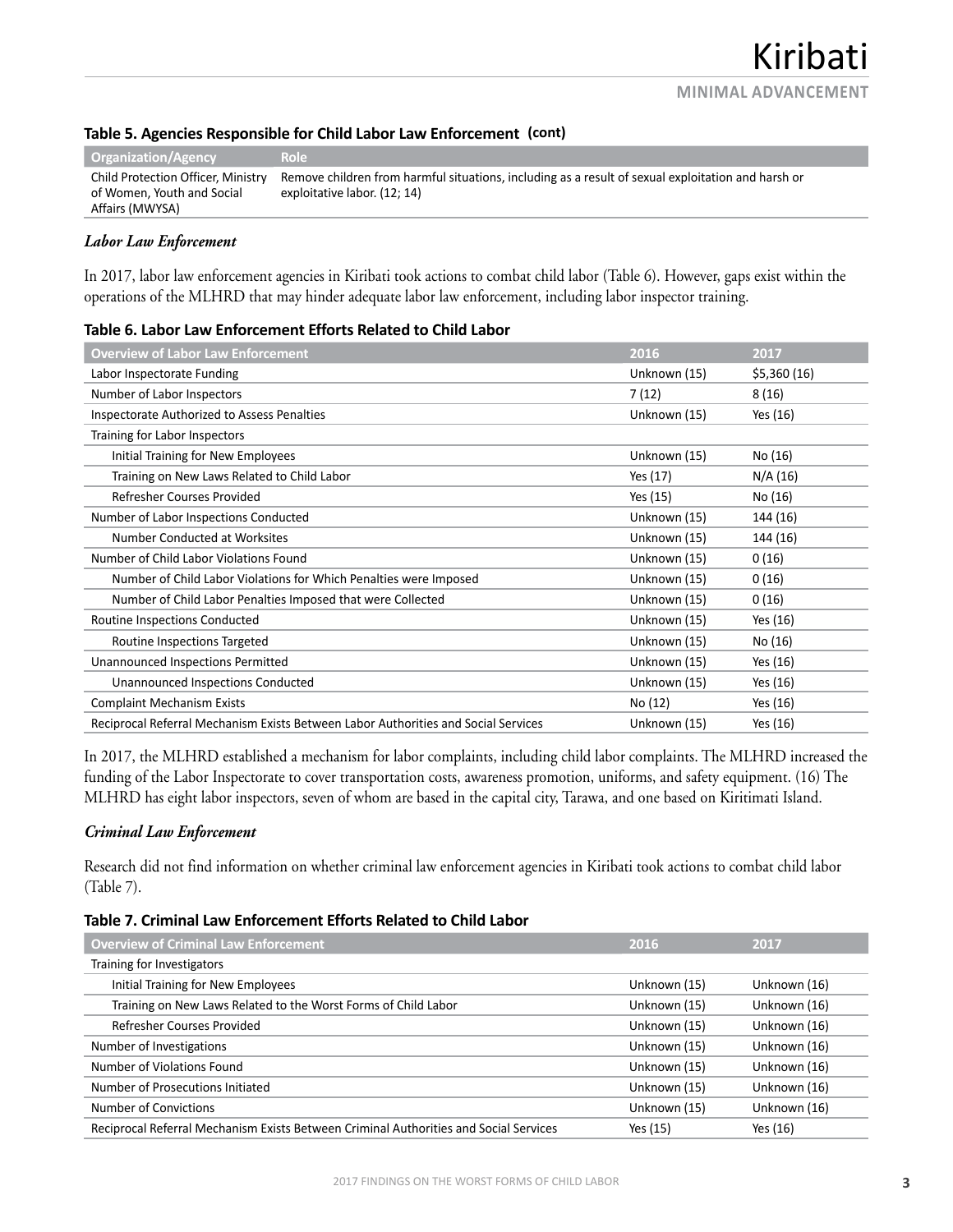## **IV. COORDINATION OF GOVERNMENT EFFORTS ON CHILD LABOR**

Research found no evidence that the government has established mechanisms to coordinate its efforts to address child labor.

## **V. GOVERNMENT POLICIES ON CHILD LABOR**

The government has established policies related to child labor (Table 8). However, policy gaps exist that hinder efforts to address child labor.

## **Table 8. Key Policies Related to Child Labor‡**

| <b>Policy</b>                                                    | <b>Description</b>                                                                                                                                                                                                                                                                                                                                                                                                                                                                                         |
|------------------------------------------------------------------|------------------------------------------------------------------------------------------------------------------------------------------------------------------------------------------------------------------------------------------------------------------------------------------------------------------------------------------------------------------------------------------------------------------------------------------------------------------------------------------------------------|
| Children, Young People,<br>and Families Welfare<br>System Policy | Focuses on strengthening the welfare system, in part, by implementing services to prevent the abuse, violence,<br>neglect, and exploitation of children and young people, including in hazardous labor. During the reporting period,<br>conducted training sessions for welfare officers and outreach programs on counseling and parenting, provided to<br>improve parent, caregiver, and community skills to create an environment that protects children from violence,<br>abuse, and exploitation. (18) |

‡ The government had other policies that may have addressed child labor issues or had an impact on child labor. (19; 20)

The government has adopted the Children, Young People, and Families Welfare System Policy; however, research found no evidence of a policy that focuses on combating the worst forms of child labor.

## **VI. SOCIAL PROGRAMS TO ADDRESS CHILD LABOR**

In 2017, the government funded and participated in programs that included the goal of eliminating or preventing child labor (Table 9). However, gaps exist in these social programs, including programs addressing the problem in all sectors.

### **Table 9. Key Social Programs to Address Child Labor**

| Program   | <b>Description</b>                                                                                                                                                                                                                                                             |
|-----------|--------------------------------------------------------------------------------------------------------------------------------------------------------------------------------------------------------------------------------------------------------------------------------|
| Safenet†  | MWYSA-coordinated program that allows government, churches, and NGOs to provide assistance to victims found<br>in exploitative and violent situations. (12; 16)                                                                                                                |
| Hotlines† | MWYSA and police-supported 24-hour hotline for children to report violations, request information, or obtain<br>access to services. (13; 16) Domestic Violence and Sexual Offenses unit operates two 24-hour phone-line services<br>for reporting exploitation and abuse. (21) |

† Program is funded by the Government of Kiribati.

The ILO-supported Pacific Sub-Regional Child Labor and Trafficking Program ended in March 2017. (16; 22) Although the government has implemented Safenet and Hotlines programs to assist children in exploitative and abusive situations, research found no evidence that the government has carried out programs specifically designed to assist children who are working in construction and street vending.

## **VII. SUGGESTED GOVERNMENT ACTIONS TO ELIMINATE CHILD LABOR**

Based on the reporting above, suggested actions are identified that would advance the elimination of child labor in Kiribati (Table 10).

### **Table 10. Suggested Government Actions to Eliminate Child Labor**

| Area            | <b>Suggested Action</b>                                                                                                                                                                                                                       | <b>Year(s) Suggested</b> |
|-----------------|-----------------------------------------------------------------------------------------------------------------------------------------------------------------------------------------------------------------------------------------------|--------------------------|
| Legal Framework | Determine the types of hazardous work prohibited for children, in consultation with<br>employers' and workers' organizations.                                                                                                                 | $2011 - 2017$            |
|                 | Ensure that the law specifies the activities and number of hours of work per week that<br>are acceptable for children engaged in light work, as well as the conditions under which<br>children can engage in light work.                      | $2015 - 2017$            |
|                 | Ensure that the law specifically prohibits the trafficking of children domestically.                                                                                                                                                          | $2015 - 2017$            |
| Enforcement     | Collect and publish data on the enforcement of criminal laws prohibiting the worst forms<br>of child labor, including the number of investigations performed, investigations performed,<br>prosecutions initiated, and convictions completed. | $2012 - 2017$            |
|                 | Institutionalize training for labor inspectors, including training new labor inspectors and<br>providing refresher courses.                                                                                                                   | 2017                     |